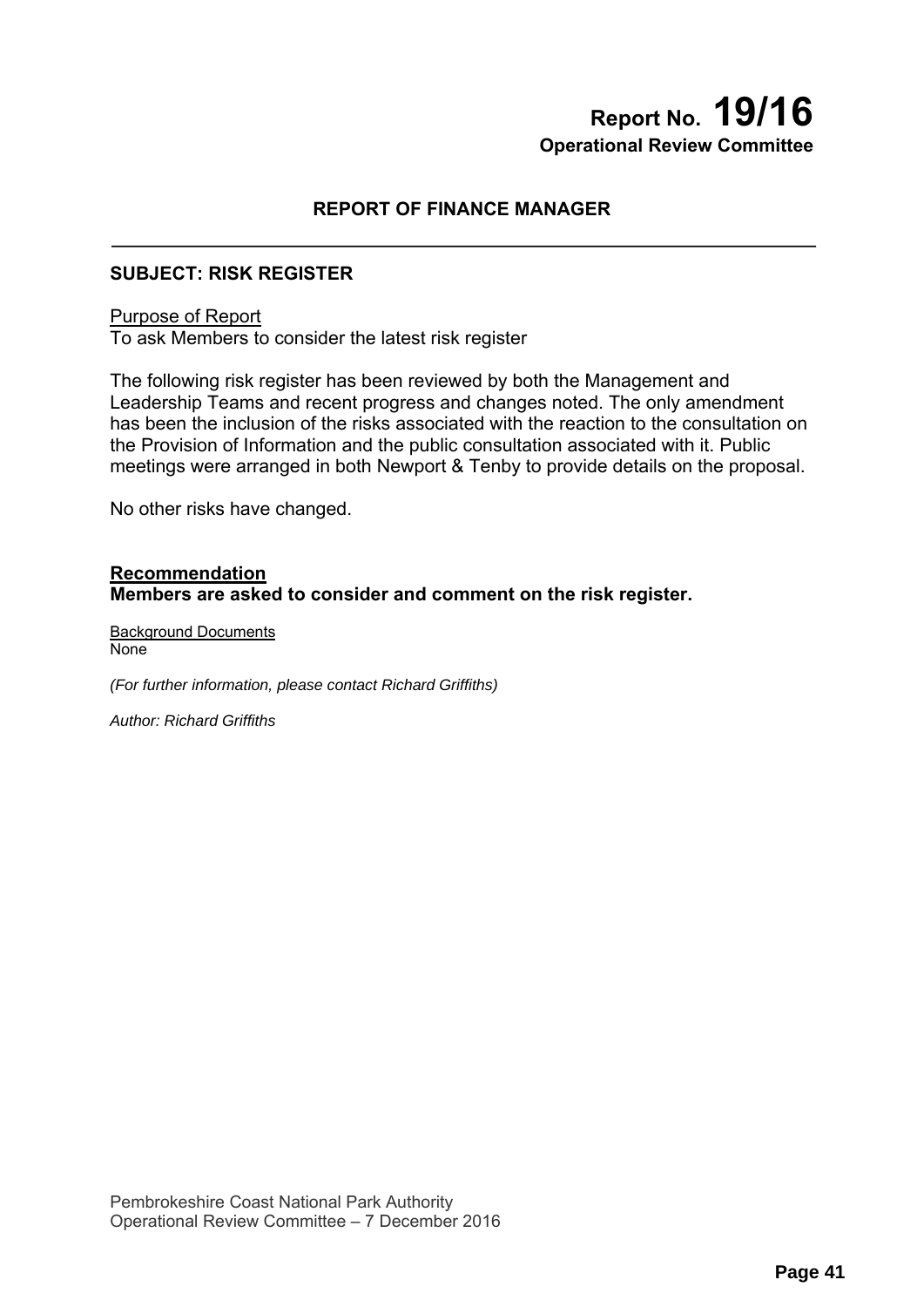#### **PCNPA ‐ AUTHORITY RISK REGISTER ‐ Oct 2016**

|              | <b>RISK</b>                                                                                                            | ihood<br>Likel-         | Impact                      | Current<br>Level<br>Risk       | arget<br>Risk | this qtr<br>Trend        | <b>Type</b> | <b>Mitigation</b>                                                                                  | <b>Control/</b> monitoring                                                | <b>Progress Update</b>                                                                                                   |
|--------------|------------------------------------------------------------------------------------------------------------------------|-------------------------|-----------------------------|--------------------------------|---------------|--------------------------|-------------|----------------------------------------------------------------------------------------------------|---------------------------------------------------------------------------|--------------------------------------------------------------------------------------------------------------------------|
| $\mathbf{1}$ | Risk of significant reduction<br>of funding from WG, other<br>public sector funders, or<br>grant schemes               | $\boxed{3}$<br>Probable | $\boxed{3}$<br>evere<br>Ō   | $\widehat{\mathbf{e}}$<br>High | Med (4)       | $\overline{\phantom{a}}$ | Strategic   | Planned cost reduction,<br>budget planning, increase<br>local income and other<br>external funding | Budget management &<br>project financial planning capital then received.  | Advised to plan on 10%<br>reduction, but settlement<br>was 6%. Additional £105k<br>Difficult to plan for<br>medium term. |
|              | Risk of failing to comply<br>with new legislation -<br>2 Future Generations Act<br>Planning Act Environment<br>Act etc | Unlikely (1)            | Moderate (2)                | Low(2)                         | Low(2)        |                          | Strategic   | Monitor legislation Liaise<br>with WLGA, WAO, other<br>NPAs, etc                                   | Involved as Early<br>Adopter, monitor<br>progress of other<br>authorities | Corporate Plan prepared to<br>fit with Future Generations<br>Well-being Goals.                                           |
| 3            | Risk of failing to comply<br>with current legislation                                                                  | Unlikely (1)            | $\widetilde{c}$<br>Moderate | Low(2)                         | Low(2)        |                          | Strategic   | Policies in place,<br>assessment by WAO,<br>reporting to review<br>committees                      | Performance reports to<br>Members, monitoring<br>legislation              | Annual Improvement<br>Report from WAO<br>indicates only one proposal<br>for further improvement                          |
| 4            | Failure to comply with new<br>Welsh Language Standards                                                                 | Unlikely (1)            | $\boxed{2}$<br>Moderate     | Low(2)                         | Low(2)        |                          | Strategic   | Compliance notice sets out   Language working group<br>standards                                   | progress reports to CMT                                                   | Two appeals submitted                                                                                                    |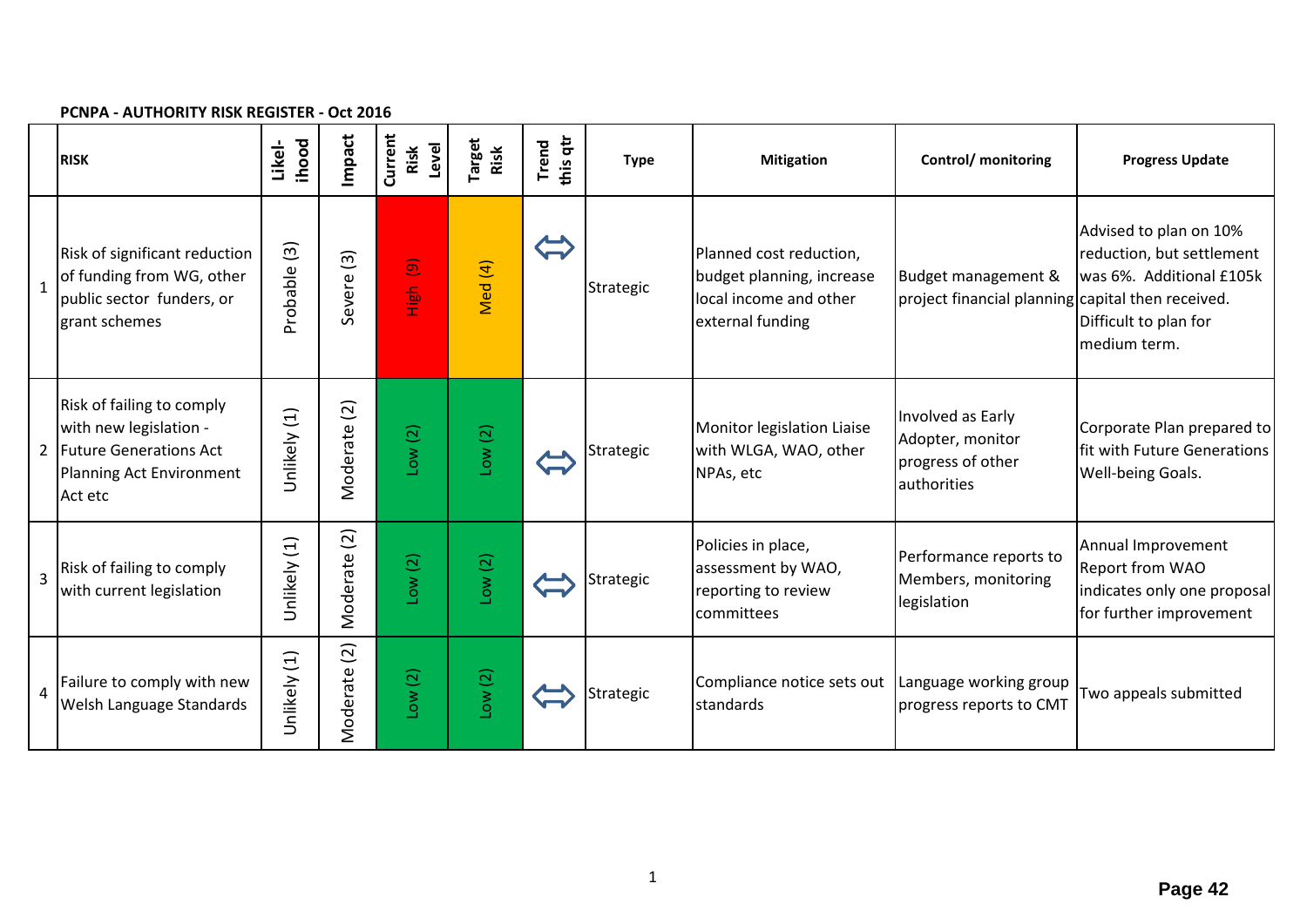|                | <b>RISK</b>                                                                                         | <b>ihood</b><br>Likel-  | Impact                     | Current<br>Level<br>Risk     | <b>Target</b><br>Risk | this qtr<br><b>Trend</b> | <b>Type</b>               | <b>Mitigation</b>                                                        | Control/ monitoring                                                                          | <b>Progress Update</b>                                                                                  |
|----------------|-----------------------------------------------------------------------------------------------------|-------------------------|----------------------------|------------------------------|-----------------------|--------------------------|---------------------------|--------------------------------------------------------------------------|----------------------------------------------------------------------------------------------|---------------------------------------------------------------------------------------------------------|
| 5              | Risk of Review of<br>Designated Landscape<br>recommendations<br>impacting on service<br>delivery    | (2)<br>Possible         | $\boxed{2}$<br>Moderate    | Med (4)                      | Low(2)                |                          | Strategic/oper<br>ational | To be determined                                                         | To be determined                                                                             | Senior staff working with<br><b>Designated Landscapes</b><br><b>Working Party</b>                       |
| 6              | Failure to meet diversity<br>requirements in Authority<br>Membership                                | $\boxed{2}$<br>Possible | $\overline{a}$<br>Moderate | Med (4)                      | Low(2)                |                          | Strategic                 | Introduce mentoring for<br>potential members                             | Report to WG                                                                                 | 3 mentees have<br>commenced training                                                                    |
| $\overline{7}$ | Risk of failing to meet WG<br>policy requirements                                                   | Unlikely<br>$\Xi$       | Moderate<br>$\overline{2}$ | Low(2)                       | Low(2)                |                          | Strategic                 | Regular liaison with WG,<br><b>WLGA and NPW</b>                          | Monitor policy changes                                                                       | No recent changes                                                                                       |
| 8              | Risk of failing to maintain<br>high levels of governance                                            | Unlikely (1)            | $\boxed{2}$<br>Moderate    | Low(2)                       | Low(2)                |                          | Strategic                 | Member & officer training,<br>Members' Charter, register<br>of interests | No negative audit<br>reports from WAO &<br>linternal audit or<br>ombudsman<br>investigations | Members' development<br>strategy approved by NPA.<br>Ten Members' self<br>assessments now<br>completed. |
| $\mathsf{q}$   | Risk of NPA activities having<br>a negative impact on socio-<br>economic well-being of the<br>larea | Unlikely (1)            | Moderate (2)               | $\overline{c}$<br><b>NOT</b> | Low(2)                |                          | Strategic                 | Consultation & liaison on<br>LDP review and other new<br>policies        | Membership of PSB,<br>liasion with Pembs<br>Tourism and other<br>groups                      | Action plan approved.                                                                                   |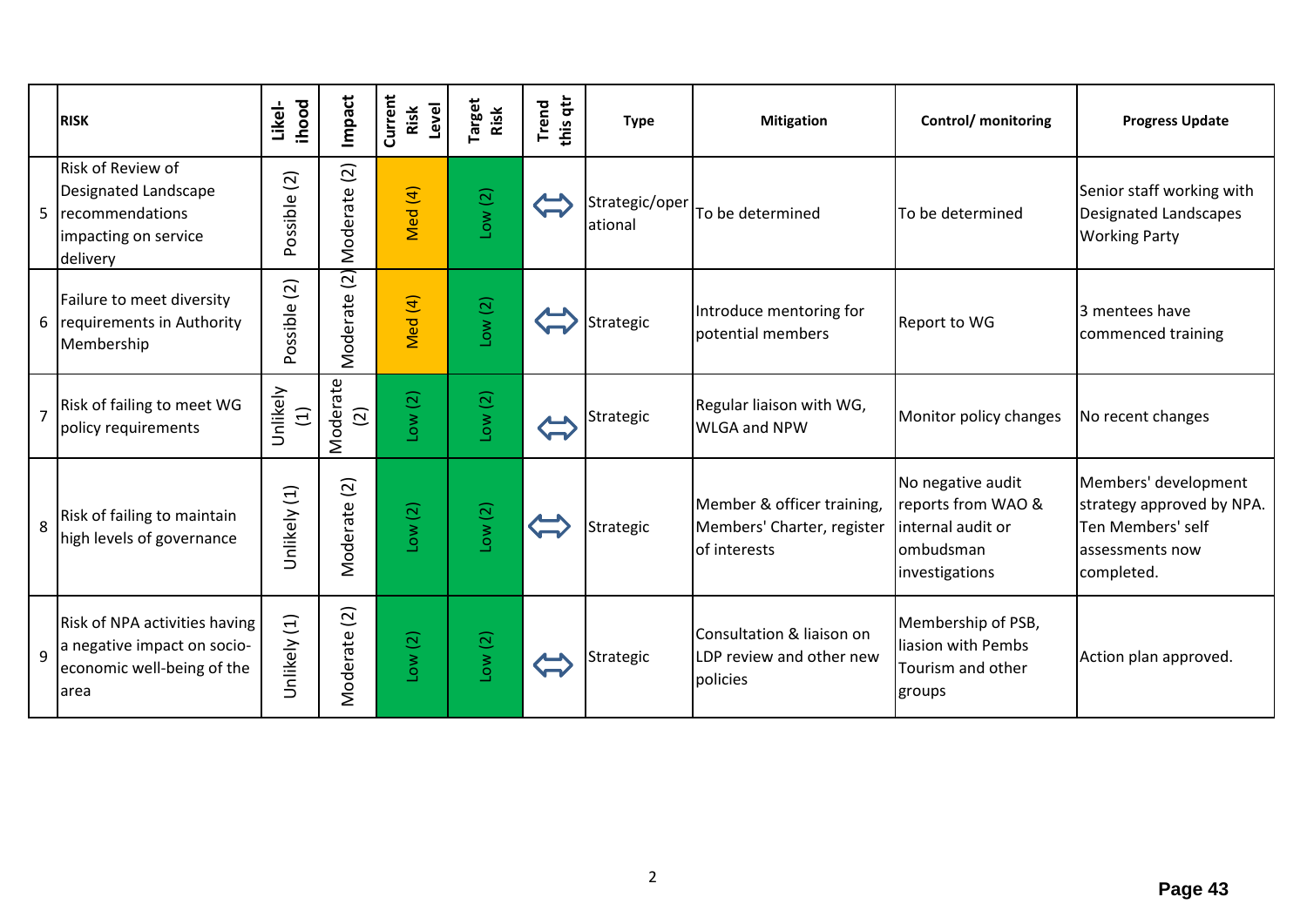|    | <b>RISK</b>                                                         | ihood<br>Likel-         | Impact                               | Current<br>Level<br>Risk | <b>Target</b><br>Risk | this qtr<br>Trend | <b>Type</b> | <b>Mitigation</b>                                                                                                            | Control/ monitoring                                                                                                       | <b>Progress Update</b>                                                                      |
|----|---------------------------------------------------------------------|-------------------------|--------------------------------------|--------------------------|-----------------------|-------------------|-------------|------------------------------------------------------------------------------------------------------------------------------|---------------------------------------------------------------------------------------------------------------------------|---------------------------------------------------------------------------------------------|
|    | Risk of poor partner<br>10 relationships affecting joint<br>working | Unlikely (1)            | $\widetilde{\Omega}$<br>Moderate     | Low(2)                   | Low(2)                |                   | Strategic   | Many examples of<br>joint/shared working in<br>place. Discussions with<br>PCC, NRW and other NPAs<br>to review opportunities | Reporting to NPA and<br>Minister                                                                                          | Greater involvement with<br><b>PSB on Future Generations</b><br>and other matters.          |
| 11 | Risk of long term impact<br>from climate change                     | Possible<br>$\boxed{2}$ | Moderate<br>$\widehat{c}$            | Med (4)                  | Med (4)               |                   | Strategic   | <b>Build mitigation into NPMP</b><br>and other policies                                                                      | Monitor impact                                                                                                            | No recent changes                                                                           |
|    | Risk of disease or invasive<br>12 species damaging<br>biodiversity  | Possible (2)            | Moderate<br>$\widetilde{2}$          | Med (4)                  | Med (4)               |                   | Strategic   | <b>NPA has limited</b><br>impact/control outside own Monitor<br>property                                                     |                                                                                                                           | INNS project underway in<br><b>Gwaun Valley involving</b><br>local community<br>volunteers. |
| 13 | Risk of significant damage<br>due to bad weather                    | Possible (2)            | Moderate<br>$\widehat{(\mathbf{2})}$ | Med (4)                  | Med (4)               |                   | Financial   | Regular site surveys.<br>Woodlands inspected after<br>high winds                                                             | Monitor and review<br>properties etc.                                                                                     | Woodlands all inspected<br>following any stormy<br>weather                                  |
| 14 | Risk of flawed decision on<br>planning matters                      | Possible (2)            | Moderate (2)                         | Med (4)                  | Low(2)                |                   | Reputation  | Codes of practice &<br>protocols. Members<br>Charter. Member & staff<br>training, cooling-off period                         | No. of approvals outside $\vert$ Risk of a judicial review<br>policy and decisions<br>against recommendation application. | remains on one                                                                              |
| 15 | Risk of failure to allocate all<br><b>SDF</b> grants                | Unlikely (1)            | Minor (1)                            | Low(1)                   | Low(1)                |                   | Operational | Publicity, funding surgeries<br>etc as required                                                                              | Monitor funding and<br>claims                                                                                             | Request for additonal SDF<br>funding submitted to NPA.                                      |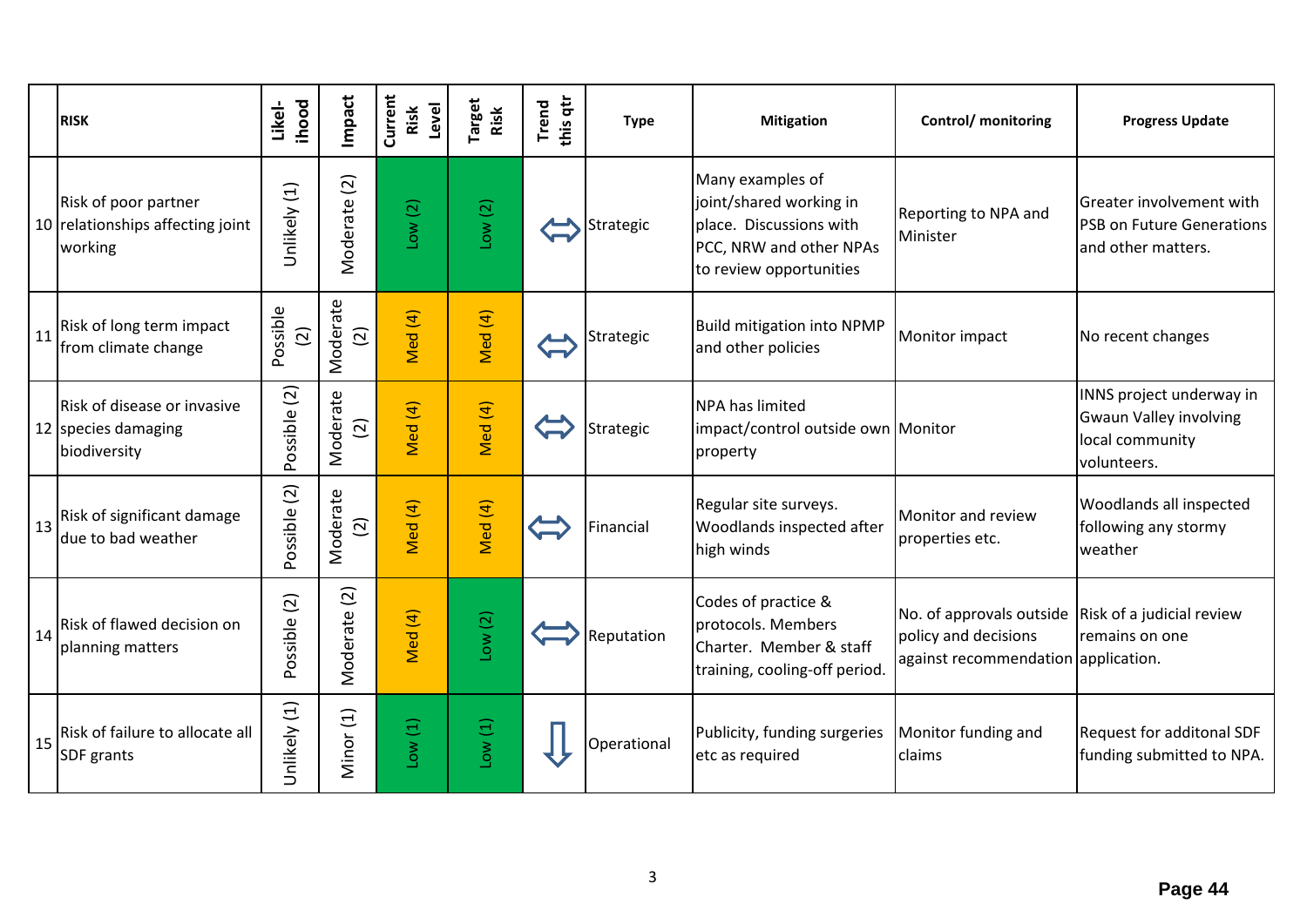|    | <b>RISK</b>                                                                                              | <b>ihood</b><br>Likel- | Impact                     | Current<br>Level<br>Risk | arget<br>Risk      | this qtr<br><b>Trend</b> | <b>Type</b> | <b>Mitigation</b>                                                                                                                                                            | Control/ monitoring                                         | <b>Progress Update</b>                                                                                                                                                     |
|----|----------------------------------------------------------------------------------------------------------|------------------------|----------------------------|--------------------------|--------------------|--------------------------|-------------|------------------------------------------------------------------------------------------------------------------------------------------------------------------------------|-------------------------------------------------------------|----------------------------------------------------------------------------------------------------------------------------------------------------------------------------|
| 16 | Risk of lack of staff<br>capacity/skills for key work                                                    | Possible (2)           | Moderate<br>$\overline{2}$ | Med (4)                  | Med (4)            |                          | Operation   | Training programme<br>planned around skills<br>needed. Buy in expertise as potential/actual<br>required.                                                                     | Project planning and<br>reviews to identify<br>problems     | Voluntary retirements of<br>long serving staff may<br>reduce corporate<br>knowledge.                                                                                       |
|    | Risk of major incident<br>17 affecting or involving NPA<br>staff and resources                           | Unlikely (1)           | Moderate<br>$\overline{2}$ | Low(2)                   | Low(2)             |                          | Strategic   | Monitor special events.<br>Response plan in place. In<br>contact with other agencies                                                                                         | Monitoring                                                  | Contingency plans being<br>prepared for key activities                                                                                                                     |
| 18 | Risk of causing significant<br>environmental damage due<br>to actions by NPA staff or<br>on NPA property | Unlikely (1)           | Moderate (2)               | Low(2)                   | Low(2)             |                          | Reputation  | <b>Risk assessments for</b><br>operation and location in<br>place, staff training.                                                                                           | Incident reporting &<br>monitoring by H&S<br>group and CMT. | IOSH training course<br>completed.                                                                                                                                         |
|    | Risk of loss of major NPA<br>19 operational building due to<br>fire or other damage                      | Unlikely (1)           | Severe <sub>(3)</sub>      | Med <sub>(3)</sub>       | Med <sub>(3)</sub> |                          | Operation   | All buildings well<br>maintained. Security & fire<br>alarm systems in place.<br>Insurance to cover some<br>costs                                                             | Annual inspections                                          | <b>Business continuity plans</b><br>to be completed                                                                                                                        |
| 20 | Risk of major IT failure or<br>virus attack etc                                                          | Unlikely (1)           | Severe <sub>(3)</sub>      | Med <sub>(3)</sub>       | Med <sub>(3)</sub> |                          | Operation   | Daily backup of data.<br>Backup email server in<br>place. Disaster recovery<br>facilities in place on second<br>site. Security updates<br>installed as soon as<br>available. | Monitor back up<br>procedures and security<br>logs.         | Following an IT audit by<br>Gateway it was consider<br>that the risk were over<br>statement. The risk level<br>has accordingly been<br>reduced from a High to a<br>medium. |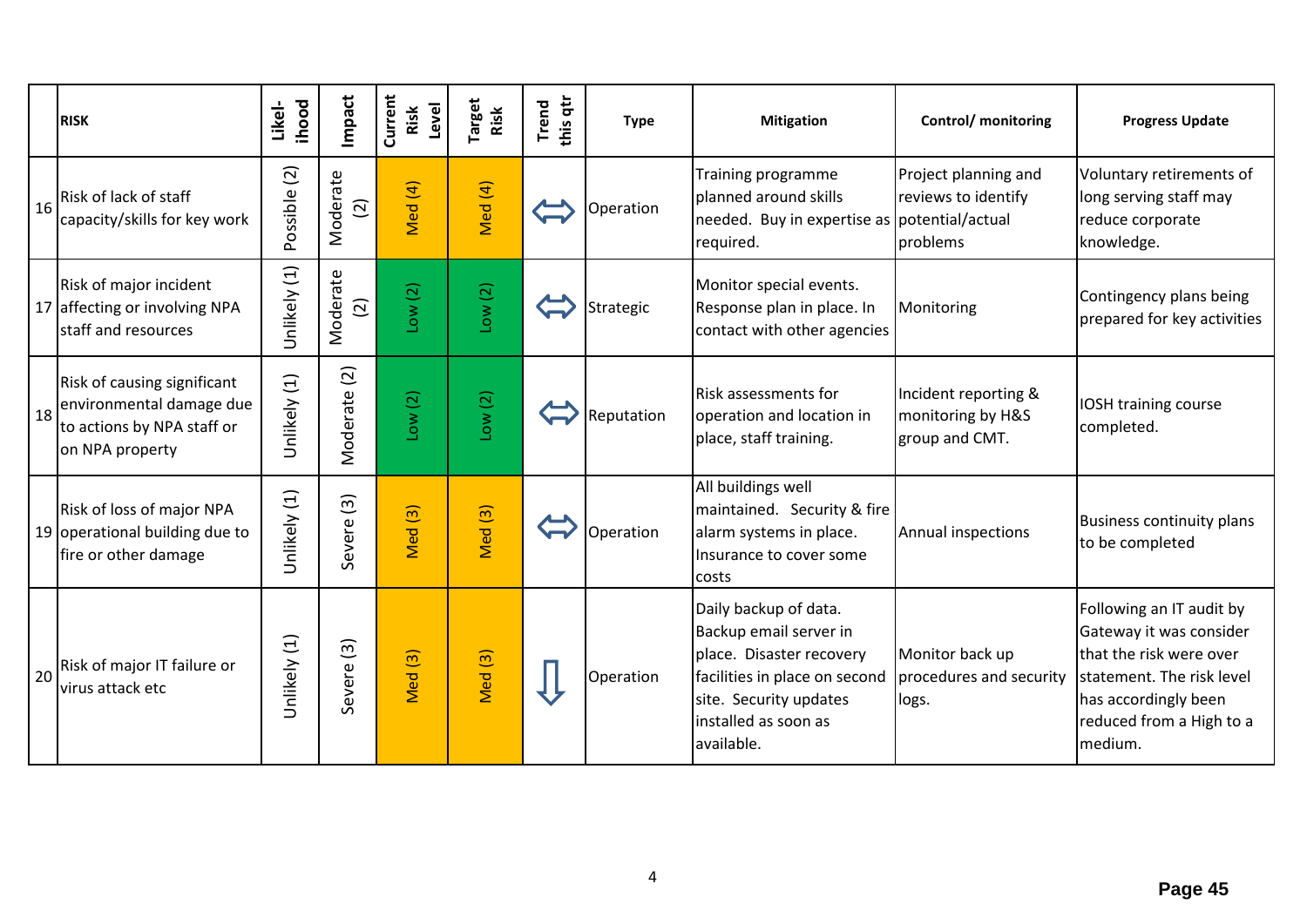|    | <b>RISK</b>                                                        | ihood<br>Likel- | Impact                     | Current<br>Level<br>Risk | Target<br>Risk     | this qtr<br><b>Trend</b> | <b>Type</b> | <b>Mitigation</b>                                                                                 | Control/ monitoring             | <b>Progress Update</b>                                                                                                                         |
|----|--------------------------------------------------------------------|-----------------|----------------------------|--------------------------|--------------------|--------------------------|-------------|---------------------------------------------------------------------------------------------------|---------------------------------|------------------------------------------------------------------------------------------------------------------------------------------------|
| 21 | Risk of failure of phone<br>system                                 | Unlikely (1)    | $\widehat{3}$<br>Severe    | $\widehat{S}$<br>Med     | Med <sup>(3)</sup> |                          | Operational | Maintenance contract in<br>place                                                                  | Monitor performance             | Continue with<br>maintenance contract.<br>Reviewing replacement<br>systems and costs.                                                          |
|    | 22 Risk of loss of key legal<br>documents                          | Unlikely (1)    | Moderate<br>$\widehat{c}$  | Low(2)                   | Low(2)             |                          | Financial   | Key documents in fire safe,<br>copies made, many also<br>electronic copies.                       | Staff trainin and<br>awareness. | No recent changes                                                                                                                              |
|    | Risk of inaccurate GIS and<br>23 other data for decision<br>making | Possible (2)    | Moderate<br>$\overline{2}$ | Med (4)                  | Low(2)             |                          | Operational | <b>Upgrading to QGIS system</b><br>to give improved controls<br>and easier to use.                | Review data standards           | Communication link set up<br>with Brecon and software<br>installed. Staff training to<br>start in July.                                        |
| 24 | Risk of failing to deliver<br>approved LDP                         | Possible (2)    | Moderate (2)               | Med (4)                  | Low(2)             |                          | Financial   | Guidance from WG sets out<br>process.                                                             | LDP working party               | Consultations on delivery<br>agreement, review report<br>and sustainability appraisal<br>complete. 4 community<br>awareness workshops<br>held. |
|    | 25 Risk of failure to maintain<br>performance of DM service        | Possible (2)    | $\overline{c}$<br>Moderate | Med (4)                  | Low(2)             |                          | Operational | New systems and<br>procedures in place, staff<br>training. Outsourcing used<br>for peak workloads | Monitor & report<br>performance | Jan - Apr quarterly<br>performance was 78% but<br>15th in WG league table.                                                                     |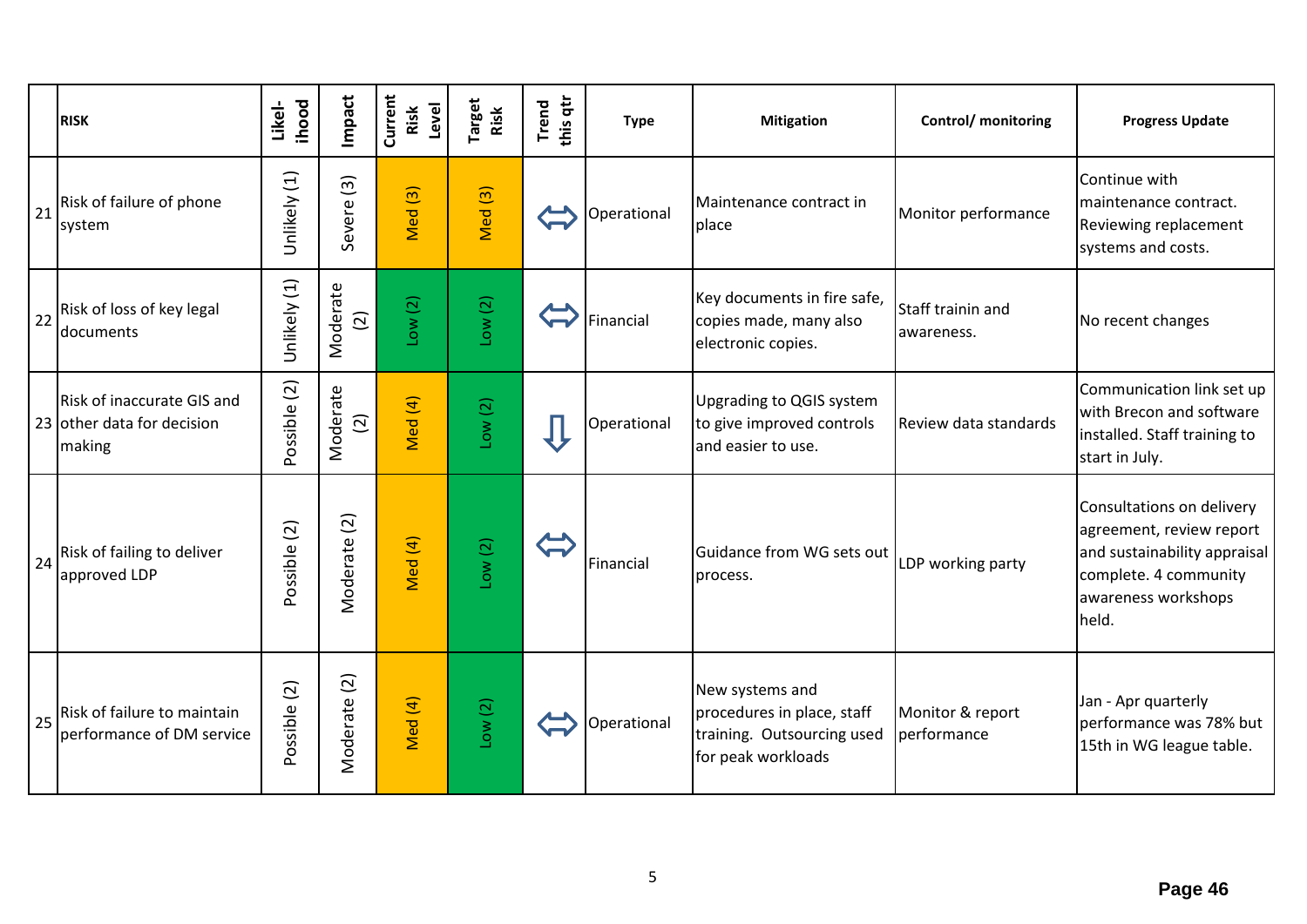|    | <b>RISK</b>                                                                                                                                 | ihood<br>Likel-            | Impact                      | Current<br>Level<br>Risk | <b>Target</b><br>Risk | this qtr<br><b>Trend</b> | <b>Type</b> | <b>Mitigation</b>                                                                                           | Control/ monitoring                                                               | <b>Progress Update</b>                                                   |
|----|---------------------------------------------------------------------------------------------------------------------------------------------|----------------------------|-----------------------------|--------------------------|-----------------------|--------------------------|-------------|-------------------------------------------------------------------------------------------------------------|-----------------------------------------------------------------------------------|--------------------------------------------------------------------------|
| 26 | Failure to meet affordable<br>housing targets                                                                                               | Probable<br>$\widehat{3}$  | Moderate<br>$\overline{2}$  | High (6)                 | Low(2)                |                          | Strategic   | Affordable housing policies<br>to be amended in LDP<br>review                                               | Monitoring                                                                        | Continue monitoring -<br>number of applications<br>approved and refused. |
| 27 | Risk of failure to improve<br>web access and document<br>management for DM<br>service                                                       | $\overline{2}$<br>Possible | $\widetilde{c}$<br>Moderate | Med (4)                  | Low(0)                |                          | Operational | Difficult to implement with<br>present planning system<br>configuration.                                    | <b>Report to CMT</b>                                                              | Investigating solution with<br>PCC and alternative<br>systms.            |
|    | Risk of failure to manage<br>28 conservation sites to<br>achieve service standard                                                           | Unlikely (1)               | Minor (1)                   | Low(1)                   | Low(1)                |                          | Operational | Sites monitored annually,<br>management plans<br>reviewed                                                   | <b>Regular monitoring</b>                                                         | Bids for additional funding<br>submitted.                                |
| 29 | Risk of failure to meet<br>service standard for RoWs                                                                                        | Unlikely (1)               | Minor (1)                   | Low(1)                   | Low(1)                |                          | Operational | Annual condition inspection<br>of length Coast Path &<br>routine inspections of<br>inland paths. Insurance. | Monitor condition                                                                 | Some capital grant<br>available for 2016/7.                              |
| 30 | Risk of failing to meet<br>Carew Castle long term<br>lease obligations and<br>maintenance especially on<br>causeway and castle<br>stonework | (2)<br>Possible            | $\overline{c}$<br>Moderate  | Med (4)                  | Low(1)                |                          | Financial   | Regular inspections and<br>maintenance actions. 60+<br>years remain on lease.                               | Annual work<br>programme. Emergency<br>works completed quickly submission to Cadw | 5 year management plan<br>being prepared for                             |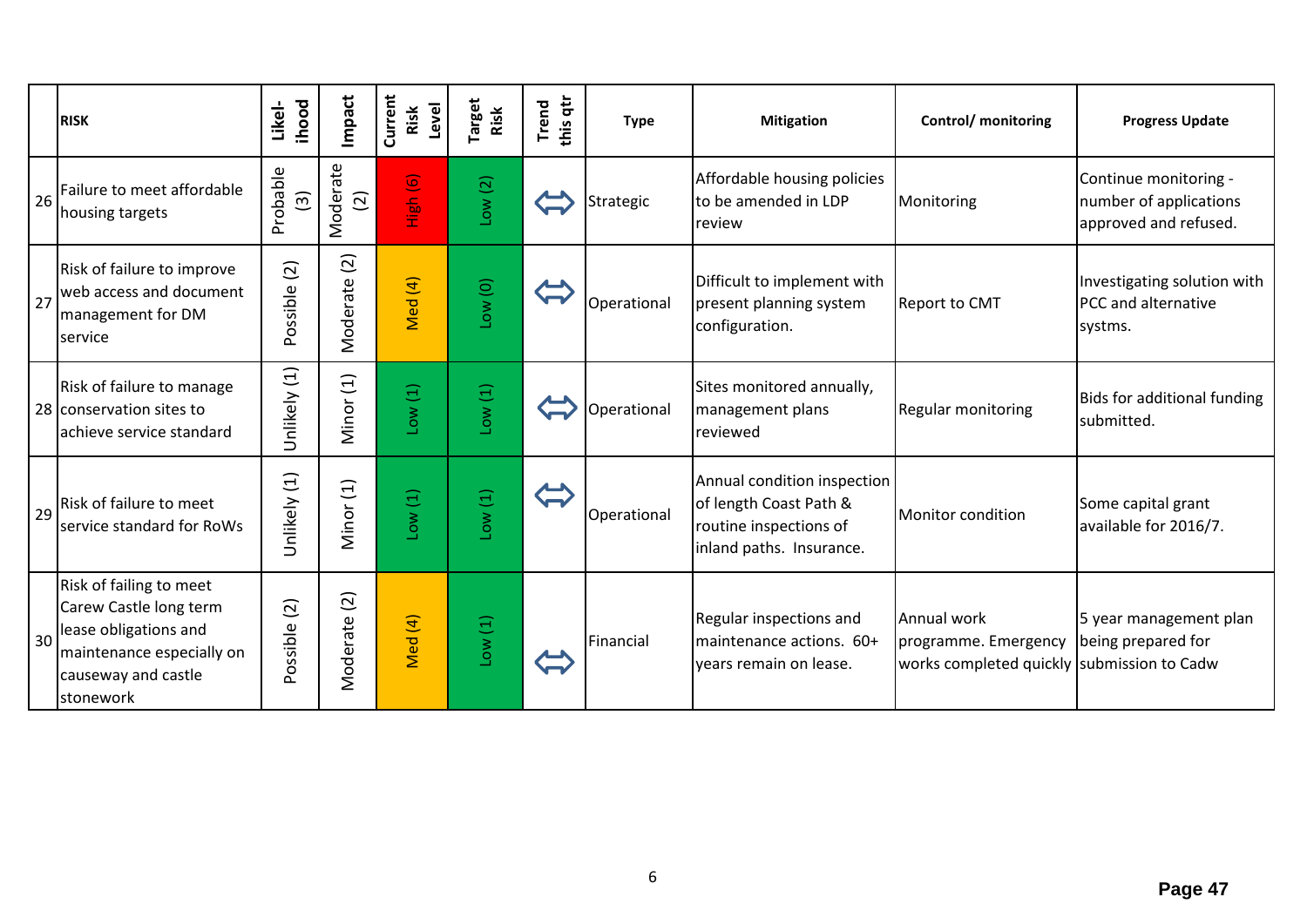|    | <b>RISK</b>                                                                                    | ihood<br>Likel- | Impact                     | Current<br>Level<br>Risk | <sup>r</sup> arget<br>Risk | this qtr<br><b>Trend</b> | <b>Type</b> | <b>Mitigation</b>                                                                                                                                                                                               | Control/ monitoring                                                                                                                                 | <b>Progress Update</b>                                                                                                                         |
|----|------------------------------------------------------------------------------------------------|-----------------|----------------------------|--------------------------|----------------------------|--------------------------|-------------|-----------------------------------------------------------------------------------------------------------------------------------------------------------------------------------------------------------------|-----------------------------------------------------------------------------------------------------------------------------------------------------|------------------------------------------------------------------------------------------------------------------------------------------------|
| 31 | Incident due to failure to<br>adequately maintain and<br>repair paths, sites and<br>properties | Unlikely (1)    | $\overline{c}$<br>Moderate | Low(2)                   | Low(2)                     |                          | Financial   | Annual inspections of<br>buildings & sites. Routine<br>maintenance. Reports<br>from staff, coast guard and<br>public. Insurance                                                                                 | Implementation of<br>annual work programme<br><b>Emergency works</b><br>completed quickly,<br>Incidents reported to<br>H&S group. Property<br>Group | Annual inspection<br>completed                                                                                                                 |
| 32 | Incident due to falling trees<br>or branches in our property                                   | Unlikely (1)    | Vloderate (2)              | Low(2)                   | Low(2)                     |                          | Financial   | <b>Woodland Strategy. Annual</b><br>inspection of all woodland<br>sites. Additional inspection<br>following dangerous<br>weather conditions. £25m<br>public liability insurance                                 | Implementation of<br>annual work<br>programme. Site<br>assessment reports                                                                           | Repair work completed<br>following winter storms                                                                                               |
| 33 | Incident due to driver<br>error/vehicle fault                                                  | Unlikely (1)    | Moderate (2)               | Low(2)                   | Low(2)                     |                          | Financial   | All vehicles maintained to<br>manufacturers<br>recommendations.<br>Vehicles checked for<br>roadworthiness. Driver<br>licence and vehicle<br>documentation checked.<br>Staff driving assessed. Staff<br>training | Regular vehicle checks.<br>Annual check of drivers'<br>licences. Accidents<br>involving Authority<br>vehicles reported to H&S<br>group.             | Monitoring vehicle damage<br>following a slight increase.<br>Reviewing how to check<br>driving licences now that<br>paper no longer available. |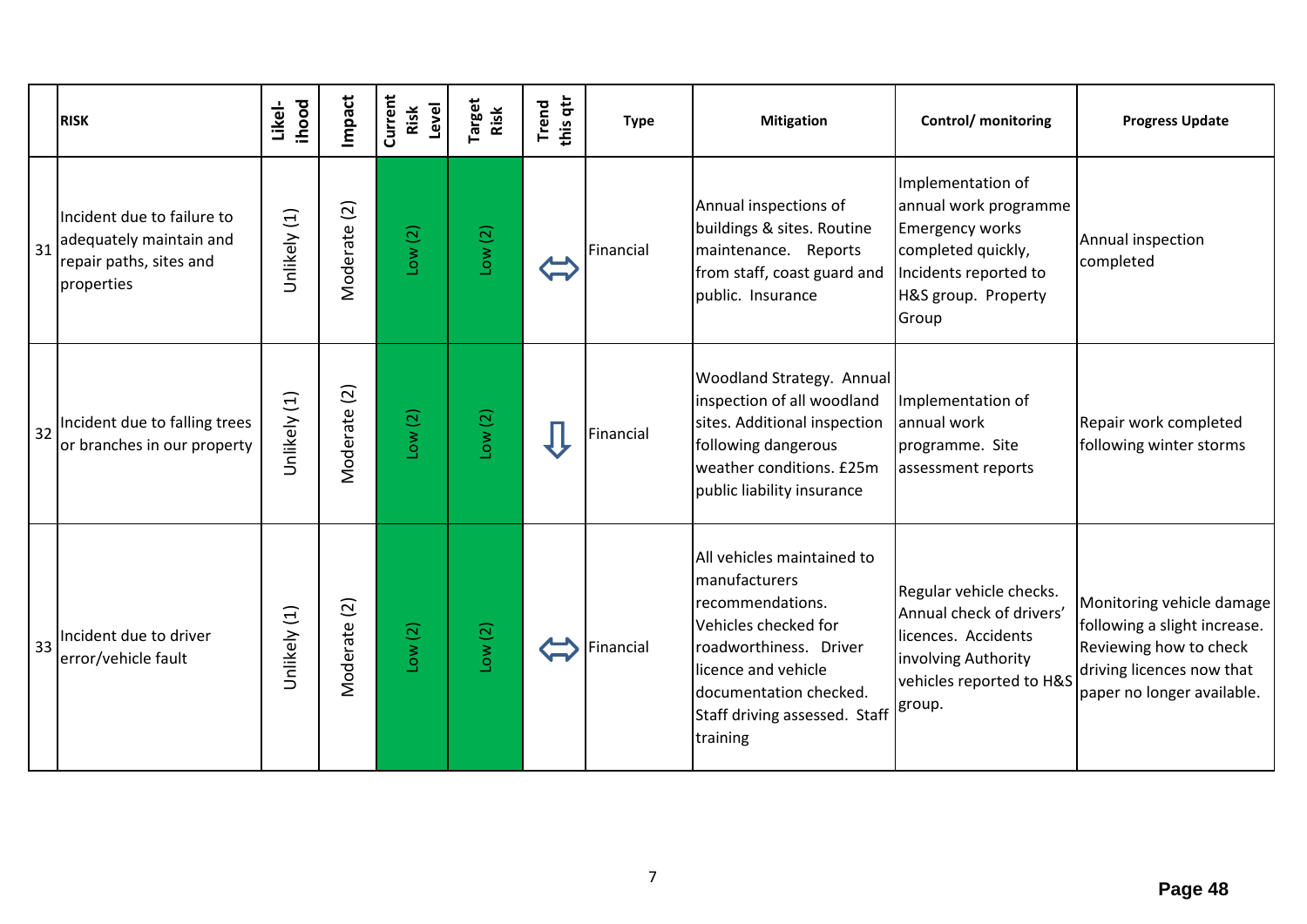|    | <b>RISK</b>                                                                                                                 | ihood<br>Likel-             | Impact                     | Current<br>Risk<br>Level | Target<br>Risk | this qtr<br><b>Trend</b> | <b>Type</b> | <b>Mitigation</b>                                                                                                                                                     | Control/ monitoring                                                                                       | <b>Progress Update</b> |
|----|-----------------------------------------------------------------------------------------------------------------------------|-----------------------------|----------------------------|--------------------------|----------------|--------------------------|-------------|-----------------------------------------------------------------------------------------------------------------------------------------------------------------------|-----------------------------------------------------------------------------------------------------------|------------------------|
| 34 | Incident caused by or to<br>staff or volunteers                                                                             | Unlikely (1)                | Moderate (2)               | Low(2)                   | Low(2)         |                          | Financial   | Risk assessment for<br>operation and location.<br>Staff training. £25m public<br>liability insurance.<br>Adequate briefing for each<br>volunteer event                | <b>Review of risk</b><br>assessments. Review of<br>staff training<br>requirements. Incidents<br>reported. | No recent changes      |
|    | Incident to school<br>children/vulnerable persons<br>35 while involved in NPA<br>provided activity, work<br>experience etc. | Unlikely (1)                | Moderate (2)               | Low(2)                   | Low(2)         |                          | Financial   | Risk assessment for<br>operation and location. DBS Review of risk<br>Checks. Child protection<br>policy. Staff training. £25m reported.<br>public liability insurance | assessments. Incidents                                                                                    | No recent changes      |
|    | Incident caused by faulty<br>34 merchandise, food etc<br>provided by NPA                                                    | Unlikely (1)                | Moderate (2)               | Low(2)                   | Low(2)         |                          | Financial   | Reliable supply sources.<br>Merchandise group<br>monitors products. £25m<br>public liability insurance                                                                | Incidents reported                                                                                        | No recent changes      |
| 35 | Incident caused by livestock<br>managed by NPA                                                                              | Possible (2)                | Moderate<br>$\overline{c}$ | Med (4)                  | Med (4)        |                          | Financial   | <b>Risk assessment for</b><br>operation and location,<br>Staff training, £25m public<br>liability insurance                                                           | Incidents reported to<br><b>H&amp;S</b> officer                                                           | No recent changes      |
| 36 | Cilrehydn Woodland Centre<br>transfer to Coed Cymru                                                                         | $\widetilde{c}$<br>Possible | $\overline{c}$<br>Moderate | Med (4)                  | Low(2)         |                          | Financial   | The Woodland centre's<br>operating costs contined to regarding funding<br>fall in the last financial year<br>reducing ongoing exposure                                | Update on progress<br>expected from Coed<br>Cymru by Sept 2016                                            | No recent changes      |